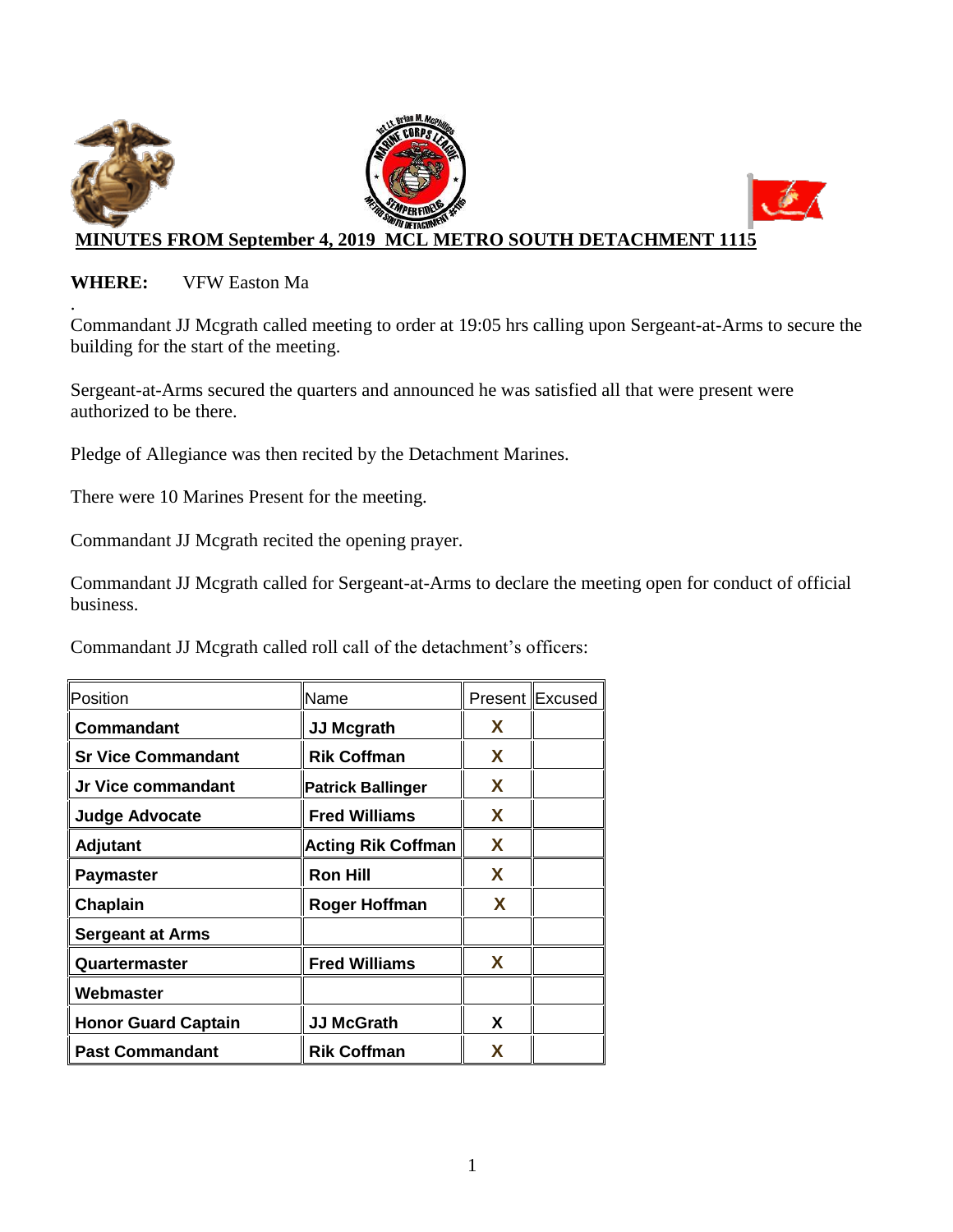# New Members

• No new members

## Correspondence 7

• Correspondence.

Ron Hill reported thanks for scholarship from Tom Walsh

JJ corresponding with Bernie about non profit, will sign and return

## Sickness 9

Commandant JJ Mcgrath asked for any sickness or distressed members or family members. Prayers for Ted Coffman mentioned. Joanne Coffman recoering Prayers for Jim Long's grandson mentioned

## Reports 6, 8, 10

- Minutes available for August accepted
- Paymaster report of 6141.80 made, motioned to accept, seconded and accepted.
- Rose events to be set up for November TBD

## **OLD BUSINESS: Standing committees 11/12:**

#### HONOR GUARD

• Report made by Roger/JJ on wakes and activities.

## QUARTERNASTER

 $\bullet$  NA

Birthday Ball

- Ongoing looking for items to be auctioned
- Flyer to made by adjutant for Patrick to distribute

Scholarship

 $\bullet$  NA

## OCYM

• Nothing new to report

#### Fund Raiser

• More to come

.